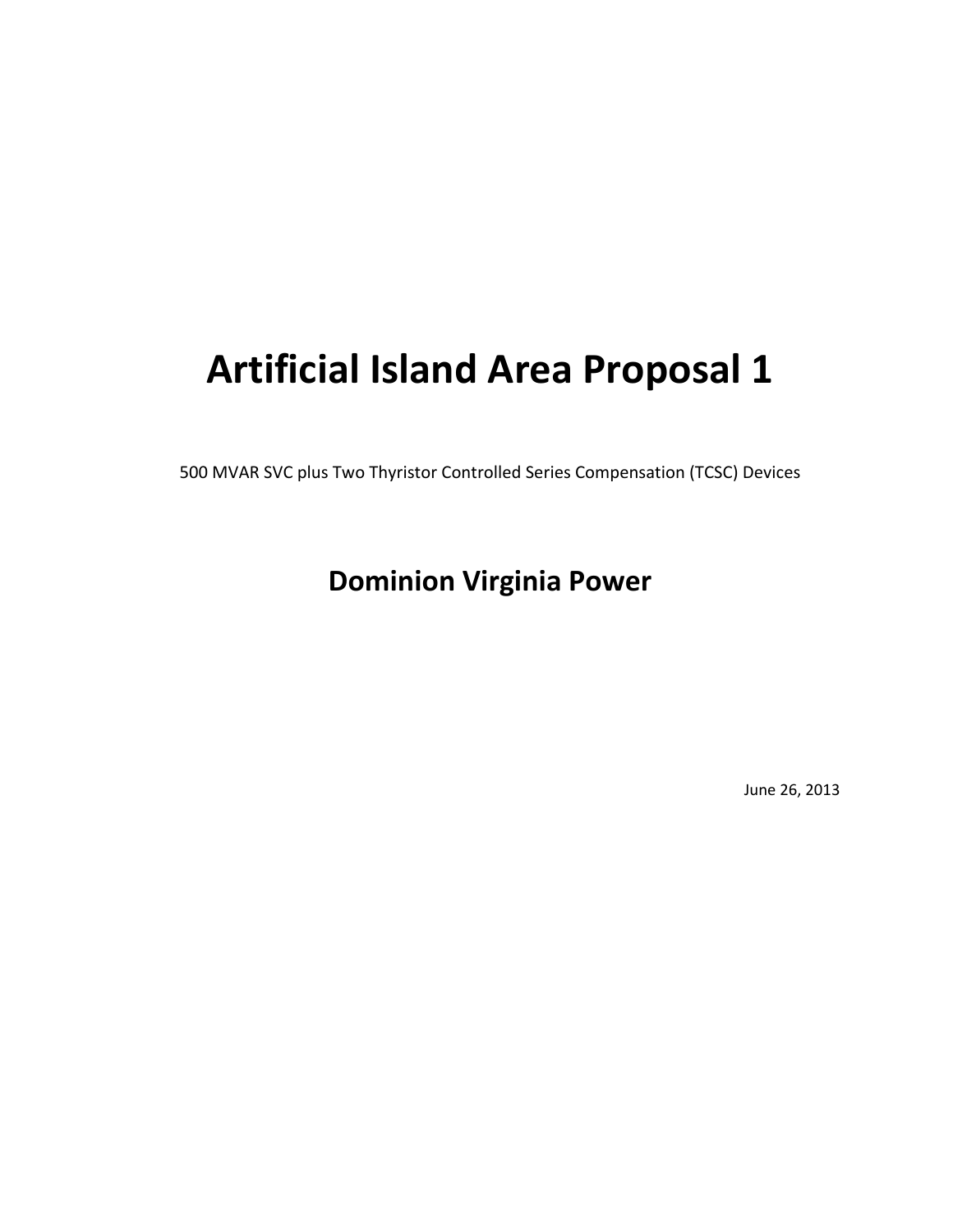### Contact Information

For technical inquiries on the study please contact:

Solomon Yirga

Solomon.1.yirga@dom.com

804‐771‐4854

For technical inquiries on protection schemes please contact:

Mark Schroeder, P.E.

Mark.schroeder@dom.com

804‐257‐4750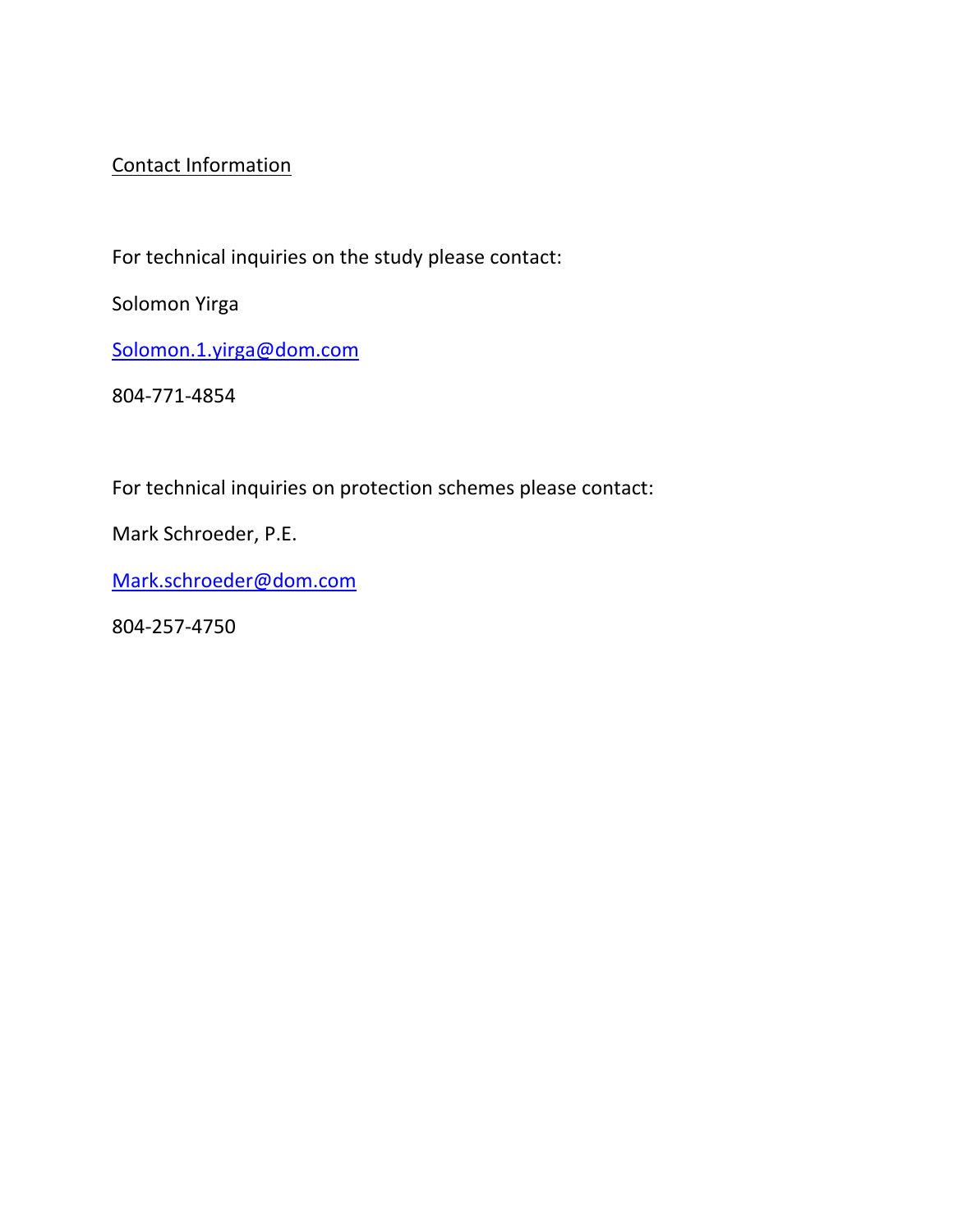#### **Purpose of Proposal**

This solution proposal is being made in response to PJM's Request For Proposal (RFP) on April 29, 2013 in which PJM seeks technical solution alternatives (hereinafter referred to as "Proposals") to improve PJM Operational Performance in the Artificial Island area under a range of anticipated system conditions and to eliminate potential planning criteria (PJM, NERC, RFC, and Local Transmission Owner criteria) violations in the Artificial Island area.

The objectives as stated in the RFP include

- 1. Generate maximum power (3818 MW total) from all AI Units (Salem1: 1253MW, Salem‐2: 1245MW, Hope Creek: 1320MW) without a minimum MVAR requirement from the AI. Full maximum power must be maintained under both the baseline and all N‐1 outage conditions of 500kV transmission lines in the AI area. For both the baseline and N-1 outage conditions, AI voltage must be maintained within operating limits and stable for all NERC Category B and C contingencies. NERC Category C3 contingencies "N-1-1 contingencies" do not need to be run on top of the N-1 outage condition.
- 2. Maximum MW output from AI should not be affected by the simultaneous outage of Power System Stabilizers (PSS) of Artificial Island units Hope Creek and Salem‐2. The Salem‐1 PSS is assumed to be on for all scenarios.
- 3. Reduce operational complexity.
- 4. Improve Artificial Island stability.
- 5. Maintain PJM System Operating Limits (SOLs).

#### **Proposal**

Dominion is submitting this proposal as the Entity to construct, own and operate should PJM select and approve as a baseline upgrade. As demonstrated in the Pre‐Qualification package for Virginia Electric and Power Company (Dominion Virginia Power), Dominion has demonstrated its qualifications to construct, own, and operate electric facilities.

The proposal has the following major components:

- ‐ Install one 500 MVAR SVC plus Two Thyristor Controlled Series Compensation (TCSC) Devices and associated breakers, controls and protection at a new Substation near New Freedom
- ‐ Add two 500 kV breakers at East Windsor Substation
- Add two 500 kV breakers at Hope Creek Substation
- Add two 500 kV breakers at New Freedom Substation
- ‐ Add one 500 kV breaker at Red Lion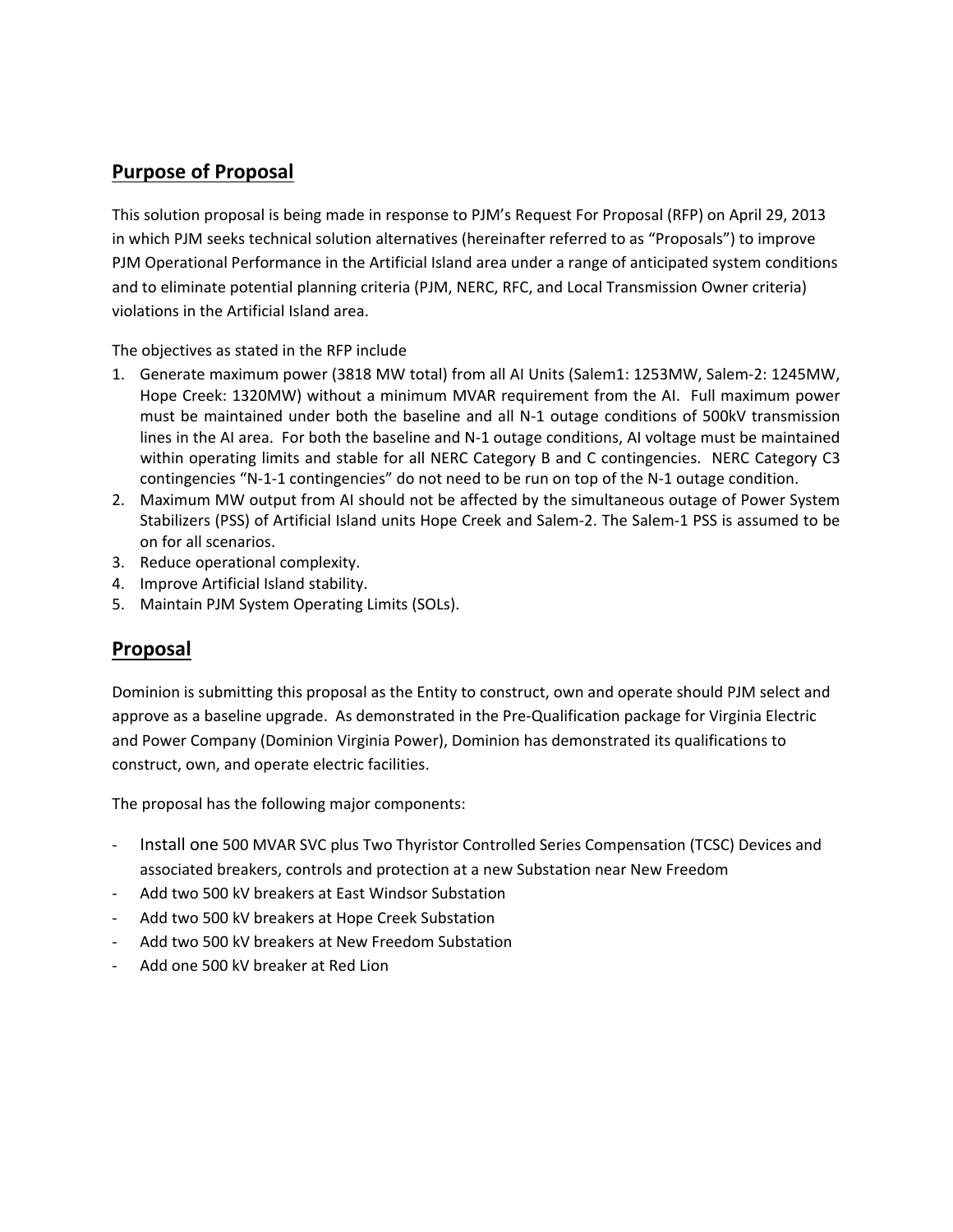#### **Description of the proposed solution**

Dominion Virginia Power is proposing to construct a new eight breaker 500 kV Transmission Switching Station near the existing New Freedom Substation. This new 500 kV Switching Station will tie 500 kV Lines # 5023 and 5024 together. A new 500 kV SVC (+500 MVAr to -250 MVAr) will be installed at this new 500 kV Switching Station. On Line #5023 (New Station – Hope Creek) and Line #5024 (New Station – Salem) a TCSC will be installed respectively. The SVC and the two new TCSC will be installed inside the new proposed 500 kV Switching Station. Figure 2 provides a one‐line of the new proposed transmission configuration in the Artificial Island area.

A TCSC is a static thyristor controlled reactor in parallel with conventional series capacitor for a fast adjustment of the line reactance. Because of this ability of the TCSC, the compensation level can be increased for a short duration immediately after a contingency to improve system stability. In this kind of application the steady state compensation level can be low.

For lines 5023 and 5024, the proposed steady state compensations are 40% and 45% respectively while the compensation is boosted to 90% compensation for both lines immediately (within 3 cycles) after fault, on lines in the Artificial Island area, is cleared. The controllers sense the change in power flow on the compensated lines (5023 and 5024) immediately after fault disturbances, on lines in the Artificial Island area, are cleared and boost the compensation level to 90% of the uncompensated line reactance for about 2.5 seconds.

The rush of power on the lines happens immediately after fault is cleared when the generators put out real power as a result of the voltage recovery and the generator rotor angle advance. This naturally ‐ happening rush of power from the generators provides a synchronizing torque, which may or may not be enough to keep the units from going out of step.

The purpose of the boosted compensation is to reduce the impedance seen by the generators so that the power output from the generator provides large enough synchronizing torque to keep the generators transiently stable. A 500 MVAR SVC to be installed near New Freedom station where lines 5023 and 5024 are tied together shall also be part of the proposed solution. Because of the boosted series compensations on 5023 and 5024 lines, the SVC will be electrically very close to the generators in Artificial Island during the boosted compensation period. The SVC contributes to the synchronizing torque by holding the voltage high.

TCSC also provides important benefits in eliminating the risk of Sub Synchronous Resonance (SSR) and can have a power oscillations damper which could be more effective in damping inter‐area mode of oscillations than a PSS. With this proposed solution, an auxiliary controller, to damp out inter‐area oscillation, can be incorporated either with the TCSCs or the SVC . More information on the TCSC and SSR is provided in Appendix E.

Although not studied, Dominion believes an additional benefit to this solution is the increase of transfer capability to PJM East Reactive interface.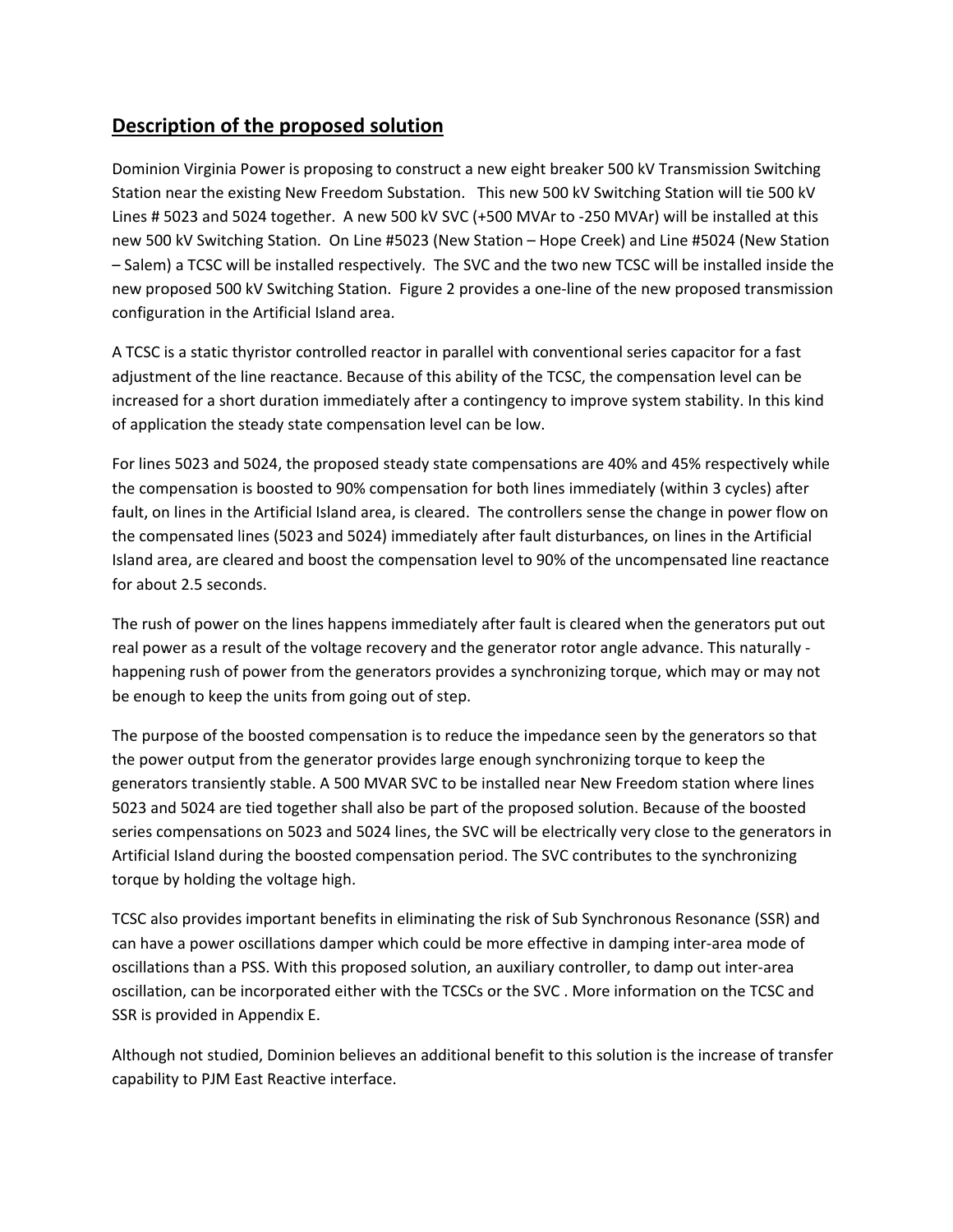Appendix C addresses the protection of series compensated lines. The protection strategies that are being used for fixed series compensated lines apply for TCSC compensated lines as well. Dominion has two 500 kV series capacitors on the Bath to Lexington and Bath to Valley lines that have been in operation for several years.

Appendix D describes the capability of Dominion Real‐Time Digital Simulator (RTDS). This real‐time capability provides the ability to use the RTDS for testing of relaying schemes and equipment controllers among other things. The relay schemes that would be designed for the compensated lines or the adjacent lines can be tested using the RTDS.

Following devices are required for this solution

– One TCSC device on the 5023, 500 kV line (Hope Creek – New Freedom) with steady state compensation of 40%. The value of Xc (Figure 1) in this case is ‐10.5 ohms. With the line current rating of about 3000 Amp, The TCSC rating will be 283.5 MVAR. The steady state compensation of 40% is chosen so that the line loading will not exceed the emergency rating of the line with the loss of the 5024 and 5021 lines. This is studied using the 2011 series MMWG 2017 summer peak case. The temporary line current during the compensation level of 90% could be as high as 3900 Amps for the same power flow case. The duration of this temporary loading is about 2.5 seconds.



**Figure 1 TCSC Device**

- One TCSC device on the 5024, 500‐kV line (Salem New Freedom) with steady state compensation of 45%. The value of Xc in this case is ‐13.5 ohms. With the line current rating of about 3000 Amp, The TCSC rating will be 364.5 MVAR. The steady state compensation of 45% is chosen so that the line loading will not exceed the emergency rating of the line with the loss of the 5023 and 5021 lines. This is studied using the 2011 series MMWG 2017 summer peak case. The temporary line current during the compensation level of 90% could be as high as 3900 Amps for the same power flow case. The duration of this temporary loading is about 2.5 seconds.
- A 500 MVAR SVC shall be installed near New Freedom station where lines 5023 and 5024 are tied together. It is assumed that the SVC shall have 250 MVAR absorbing capability.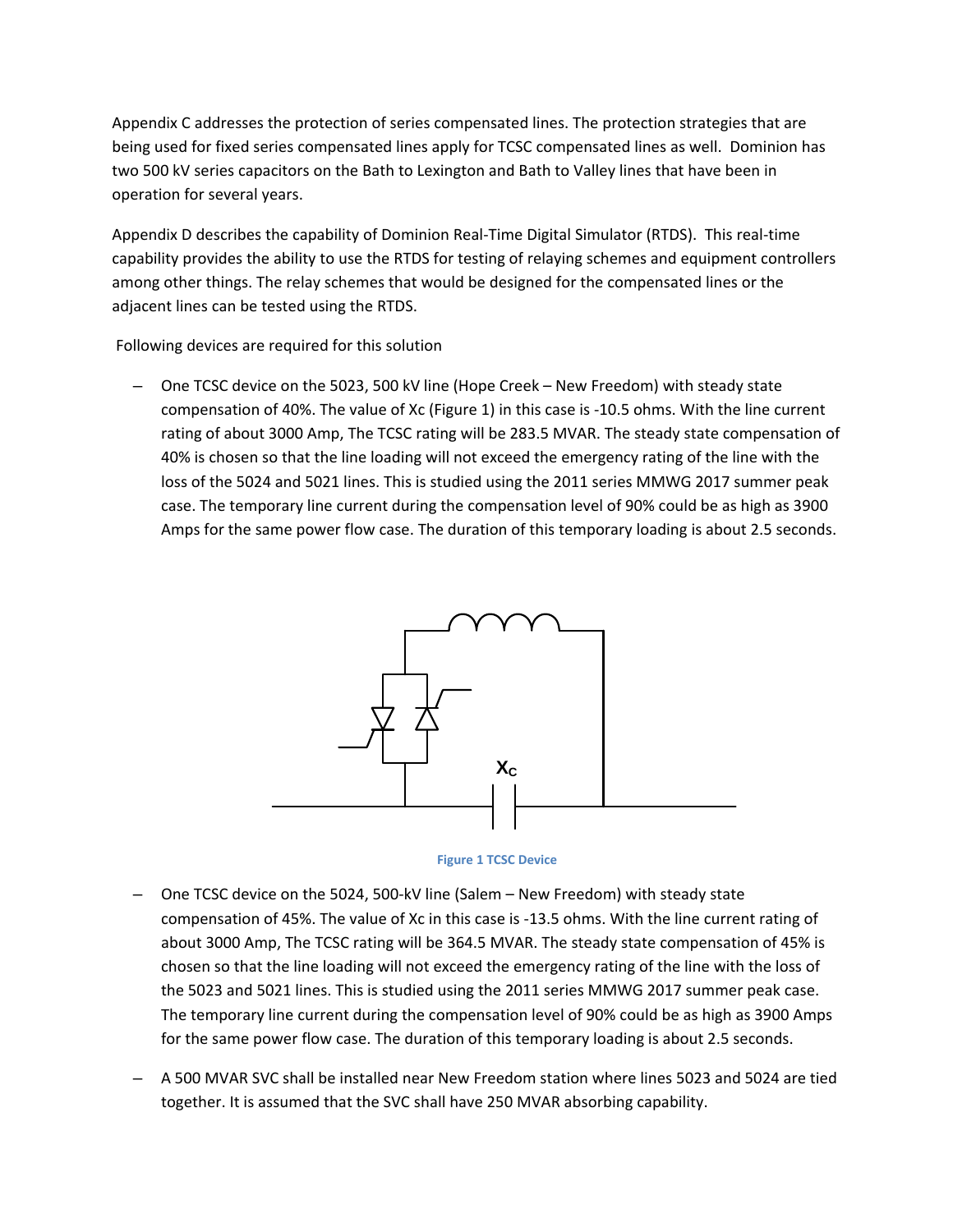- Following line breakers, as identified in the (PJM provided) single line diagram, need to be doubled. The elimination of the delay for breaker failure cases is the main reason for this doubling of the breakers more than the avoidance of loss of additional circuit elements.
	- Breaker 505 @ Red Lion
	- Breaker B16 @ East Windsor for line 5022
	- Breaker B13 @ East Windsor for line 5022
	- Breaker 2‐10 at New Freedom for line 5038
	- Breaker 9‐10 at New Freedom for line 5038
	- Breaker 2‐4 at Hope Creek for line 5037
	- Breaker 2‐6 at Hope Creek for line 5037
	- Breaker 1‐3 at Hope Creek for line 5015
- Following breaker failure fault clearing times should be changed to 8.75 cycles
	- 5023 SLG breaker 1-5 stuck
	- 5037 SLG breaker 2‐10 stuck
	- 5024 SLG breaker 2-6 stuck
- Fault clearing time for the following normally cleared faults should not exceed 4.13 Cycles
	- Normally‐cleared three phase fault on line 5038
	- Normally‐cleared three phase fault on line 5037
	- Normally-cleared three phase fault on line 5015
	- Normally‐cleared three phase fault on line 5021

#### **Description of the Study**

PJM provided a modified 2011 series MMWG 2017 light load power flow case and the corresponding dynamics data. PJM also specified twenty seven (27) normally cleared and stuck breaker contingencies to be applied on thirteen (13) line outage cases and the All-in case. The combination of the contingencies and the fourteen power flow cases resulted in 355 contingencies. All these contingencies are studied with the PSSs of Salem unit 2 and Hope Creek unit out of service.

### **Results of the Study without any Solution**

Out of the 355 contingency cases 81 of them were found to be transiently unstable while the rest, 274 cases were transiently stable.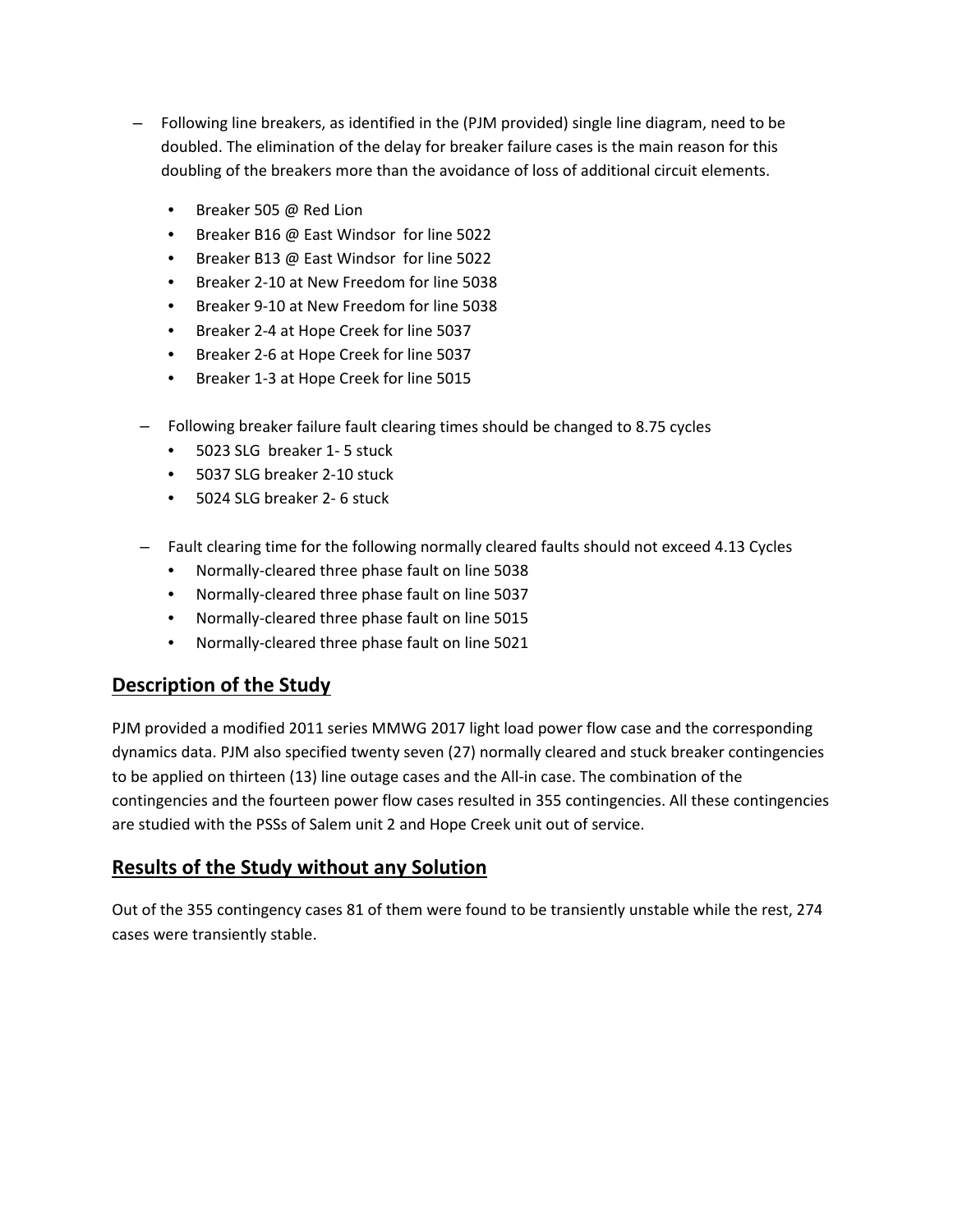#### **Results of the Study with Solution**

- With the two TCSCs on lines 5023 and 5024 and the 500-MVAR SVC near the New Freedom station, All the contingencies were transiently stable and the damping of the modes associated with the three generators, Salem 1 & 2 and Hope Creek 1, are greater than 4%.
- Plots of the generator angles and terminal voltages and Artificial Island 500-kV voltages, for the simulation with the solution, are attached in Appendix A.
- The pre-fault and post-fault values of the generators' terminal voltages and Artificial Island 500-kV voltages are included in Appendix B.
- These results show that the pre-fault and the post fault voltages of the Artificial Island 500-kV buses are within the operating range of  $1.0 - 1.1$  PU. The post-fault steady state voltages are above 0.986 PU at the Salem and Hope Creek 500 kV buses.
- However, the terminal voltage of Salem G1 is 0.9497 PU for the outage of line 5015 and the post fault voltages are even lower. In order to keep the terminal voltage within above 0.95 PU pre trip and post trip, the unit terminal voltage should be held at about 0.965 PU with the outage of the 5015 line in pre-fault. This can be done either by letting the generator output more VAR(increase the Qmax value in the power flow) or install a switchable capacitor at the station. Doing so will eliminate the violation of the operating range. From the stability point of view, simulating the contingencies with low terminal voltage is more conservative and that is what is done here. Therefore, the proposed solution is more robust than it needs to be if the generator terminal voltage is greater than or equal to 0.95 PU.
- The voltage drop magnitude from pre-fault to post-fault steady state conditions do not exceed 2% and 2.5% respectively for Salem units and Hope Creek unit.
- The worst angle deviations of each of the contingency cases are included in Appendix A.
- The worst of the worst angle deviation is 64.12 degrees (Salem G1 unit) for contingency 2A 2017SLL L5038 TCSC2 (contingency 2A, fault applied on line 5015 for the case with Line 5038 is out). This shows that there is a large stability margin. The study results show that the unit VAR absorption is not limited by stability constraints; it is limited rather by the generator terminal voltage being at the lower end of the operating voltage range. The out files including all the required monitored facilities and data channels for all required contingencies are included in the data package. The naming convention of the out files is as shown below.
- 2A\_2017SLL\_L5038\_TCSC2
- 2A Contingency name,
- 2017SLL 5038 Power flow with line 5038 out
- TCSC2 Associated with the solution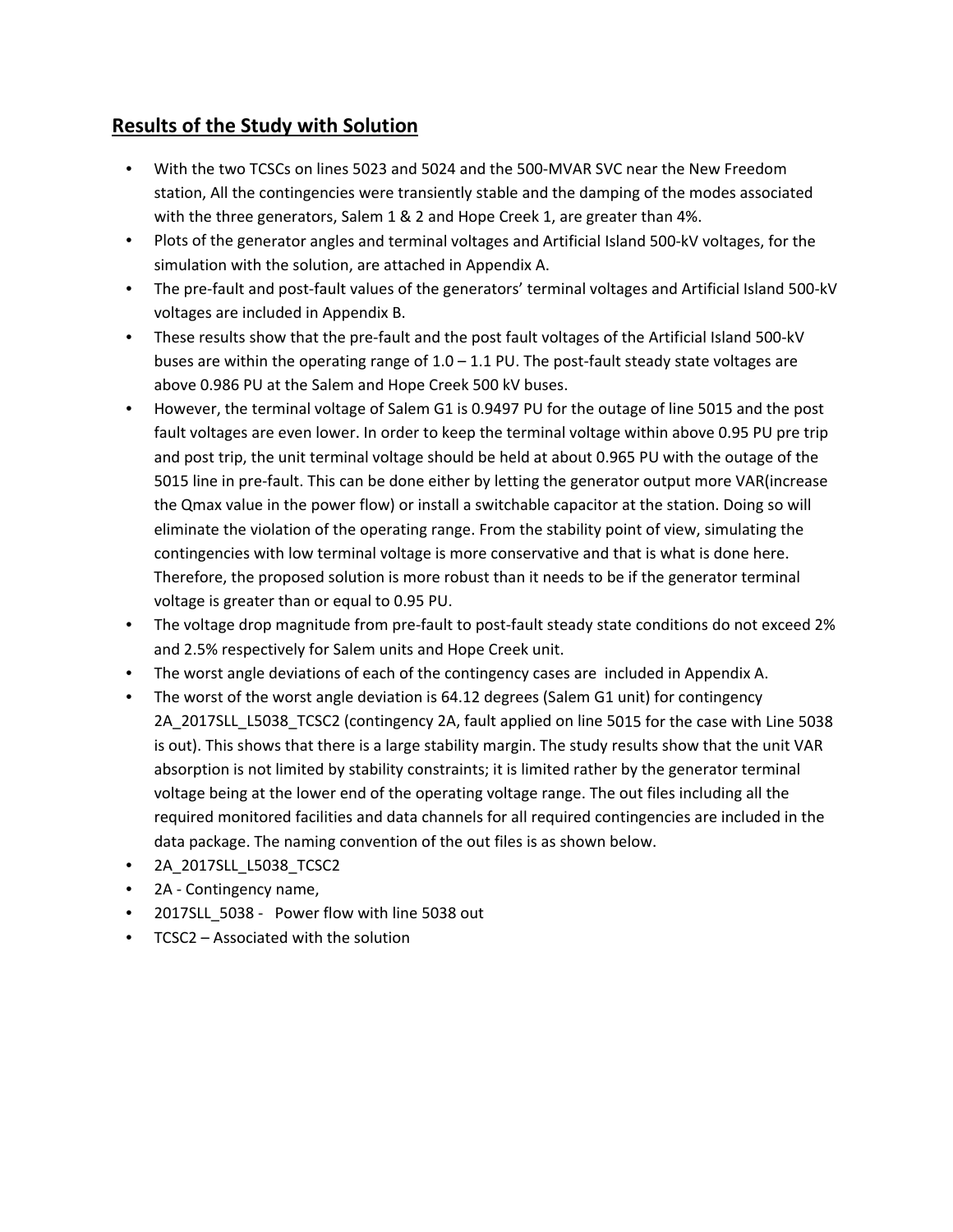#### **Right of Ways**

Dominion has investigated and found multiple land parcels located along the existing corridor that would be suitable for constructing this new substation. This would require short line segments to be constructed from the existing lines that would terminate into this new substation or the construction of in‐line dead‐end structures. Installation of any line tapping facilities will require an outage to the corresponding 500kV line.

Dominion has procured a confidential report from a third party consultant that if requested can be provided to PJM on these potential substation sites.

#### **Permitting and Construction Schedule**

Depending on the parcel location, permits could be required from federal, state, and local jurisdictions.

- Examples of federal would be Corp of Engineers permits.
- Examples of both state and local permitting would be Erosion and Sediment Plan permits and site construction permits.
- There may be local rezoning requests and sound or screening permits as well.

It is estimated that 36 to 48 months after project approval will be required to complete this project. Included in this estimate are permitting, site development, delivery of long lead equipment and installation.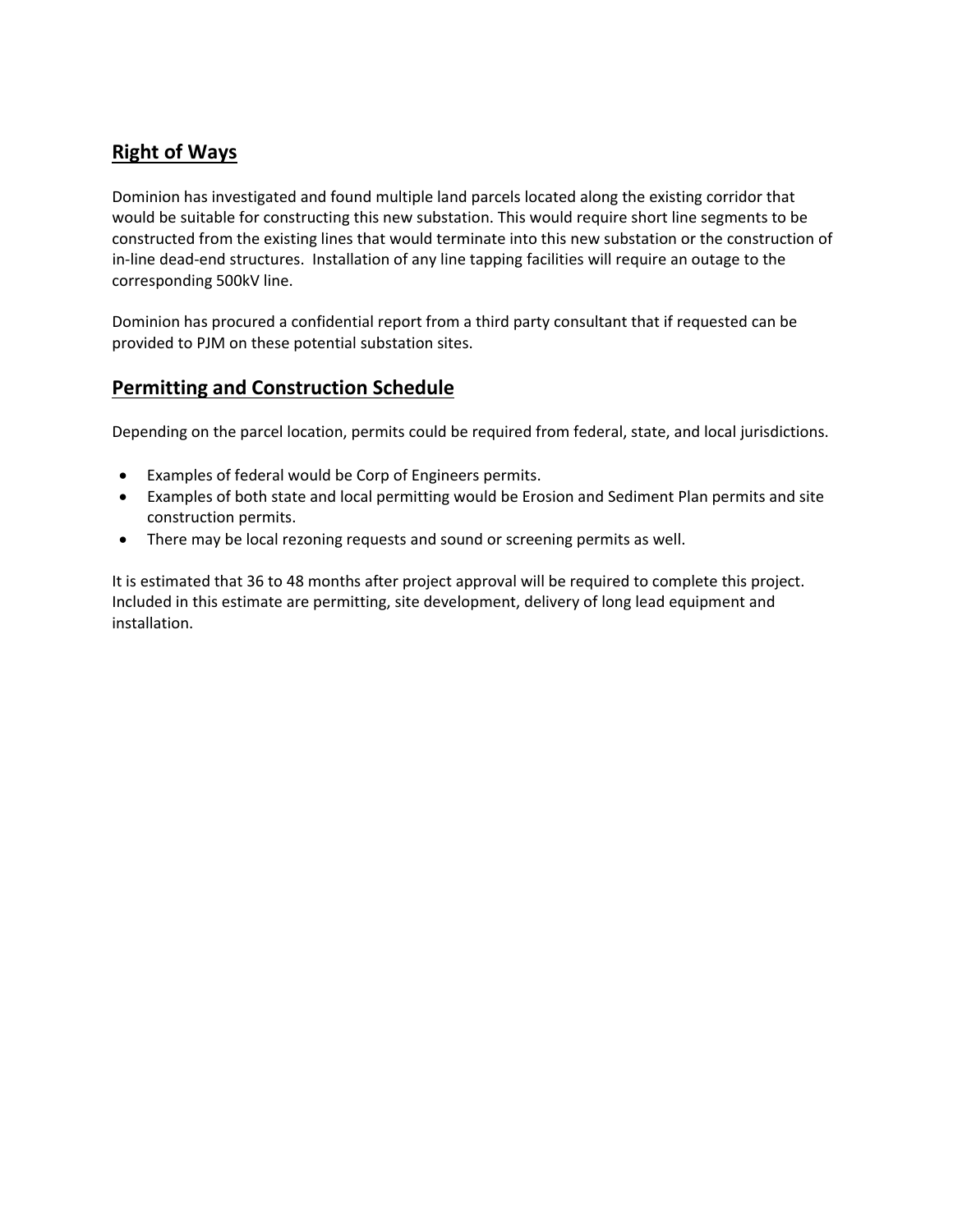#### **Cost Estimates**

| <b>New Substation</b>              |               |
|------------------------------------|---------------|
| 500 MVAR 500 kV SVC *              | \$70 Million  |
| Two 500 kV TCSC Series Capacitors* | \$25 Million  |
| Substation Land and Development    | \$9 Million   |
| Eight 500 kV 4000 amp breakers     | \$15 Million  |
|                                    |               |
| Total                              | \$119 Million |

\*Long lead items – built into construction time

| <b>East Windsor Substation - Existing</b>       |             |
|-------------------------------------------------|-------------|
| Install two additional 500 kV 4000 amp breakers | \$4 Million |
|                                                 |             |
| <b>Total</b>                                    | \$4 Million |

| New Freedom $-$ Existing                        |             |
|-------------------------------------------------|-------------|
| Install two additional 500 kV 4000 amp breakers | \$4 Million |
|                                                 |             |
| Total                                           | \$4 Million |

| Hope Creek Substation – Existing                |             |
|-------------------------------------------------|-------------|
| Install two additional 500 kV 4000 amp breakers | \$4 Million |
|                                                 |             |
| Total                                           | \$4 Million |

| <b>Red Lion Substation - Existing</b>           |             |
|-------------------------------------------------|-------------|
| Install one additional 500 kV 4000 amp breakers | \$2 Million |
|                                                 |             |
| Total                                           | \$2 Million |

*\* System protection costs are embedded in the figures above*

#### **The total estimated cost for Option 1 Proposal = \$133 Million**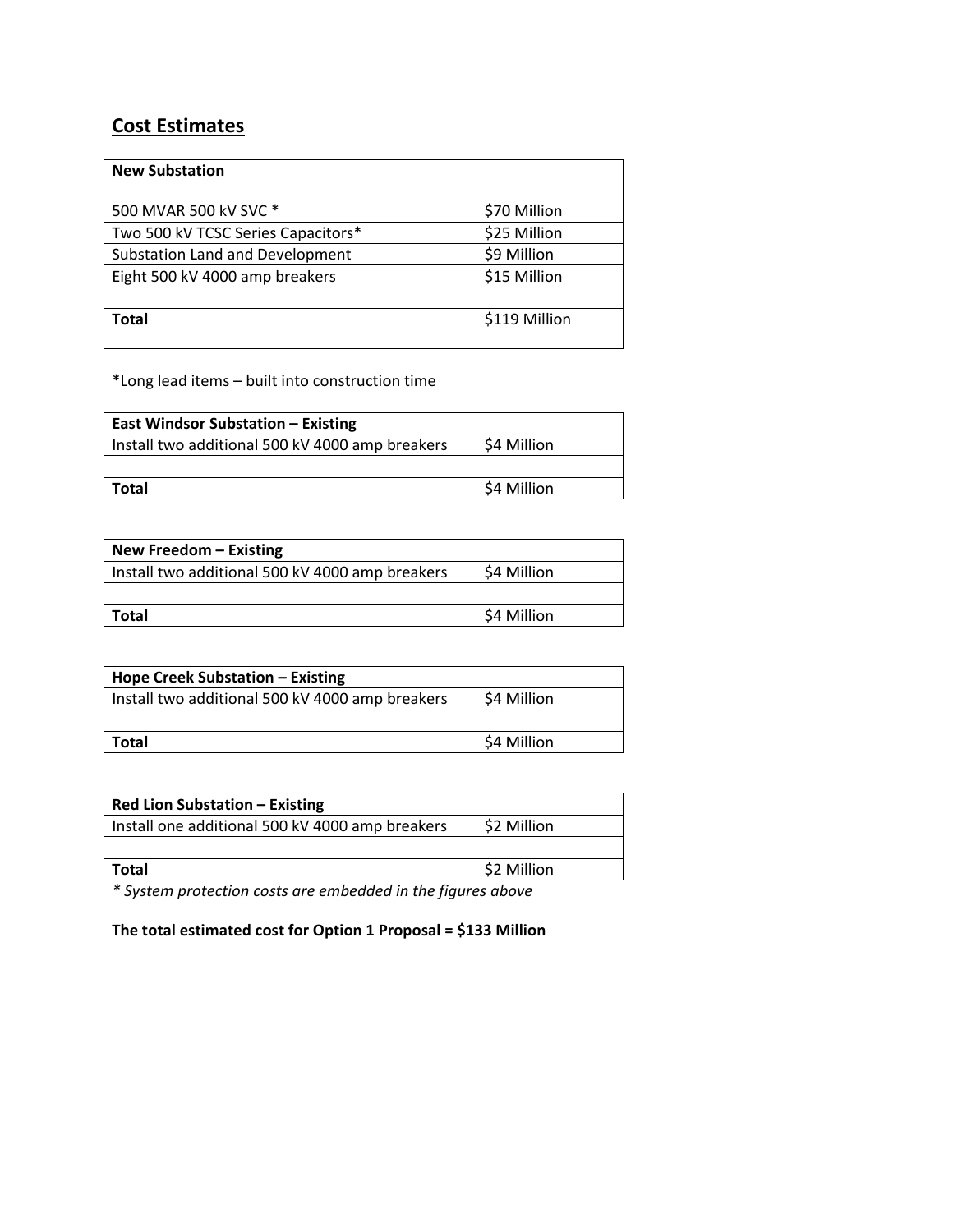

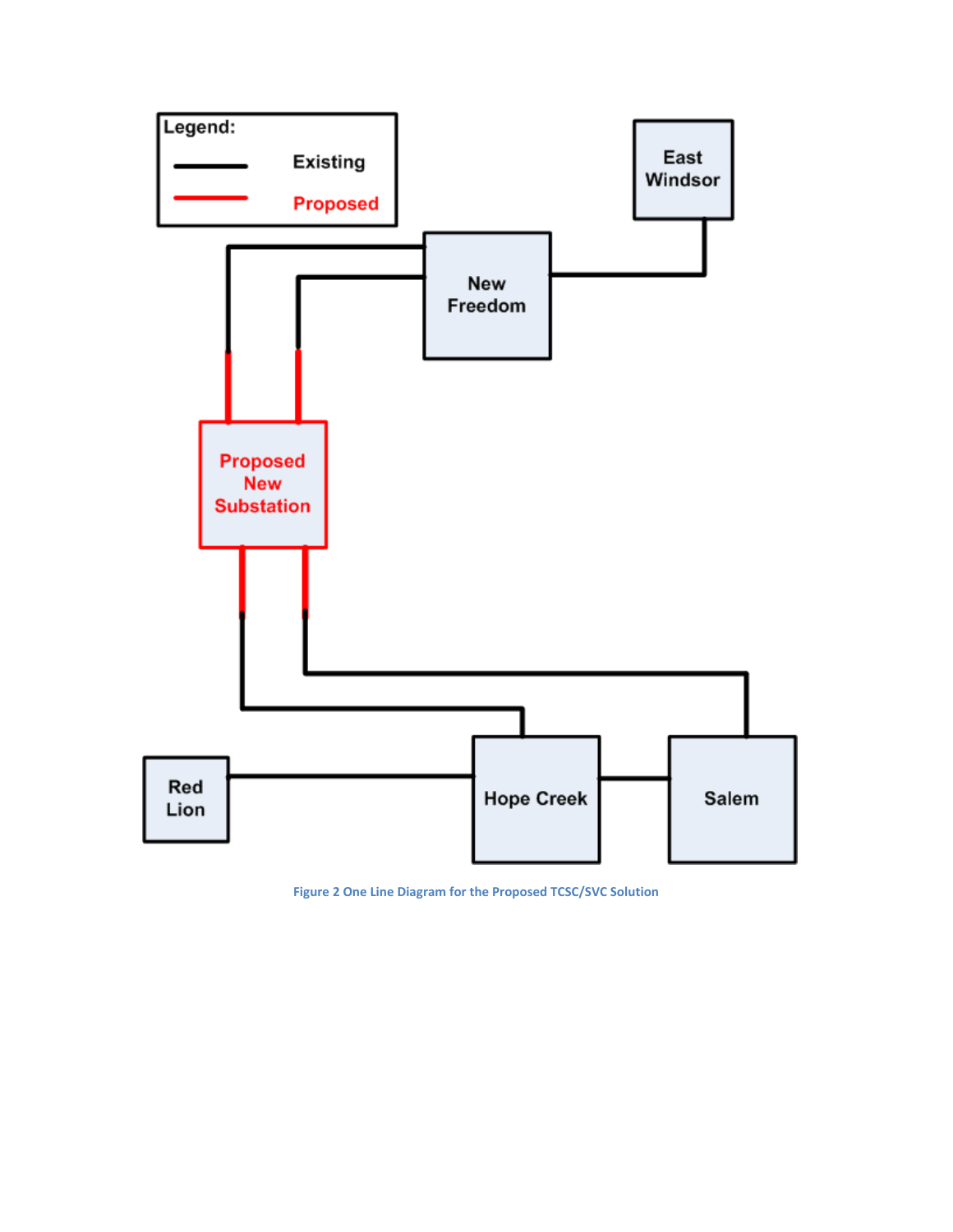## **APPENDIX A**

Angle Deviations –Excel sheet is included with the electronic data package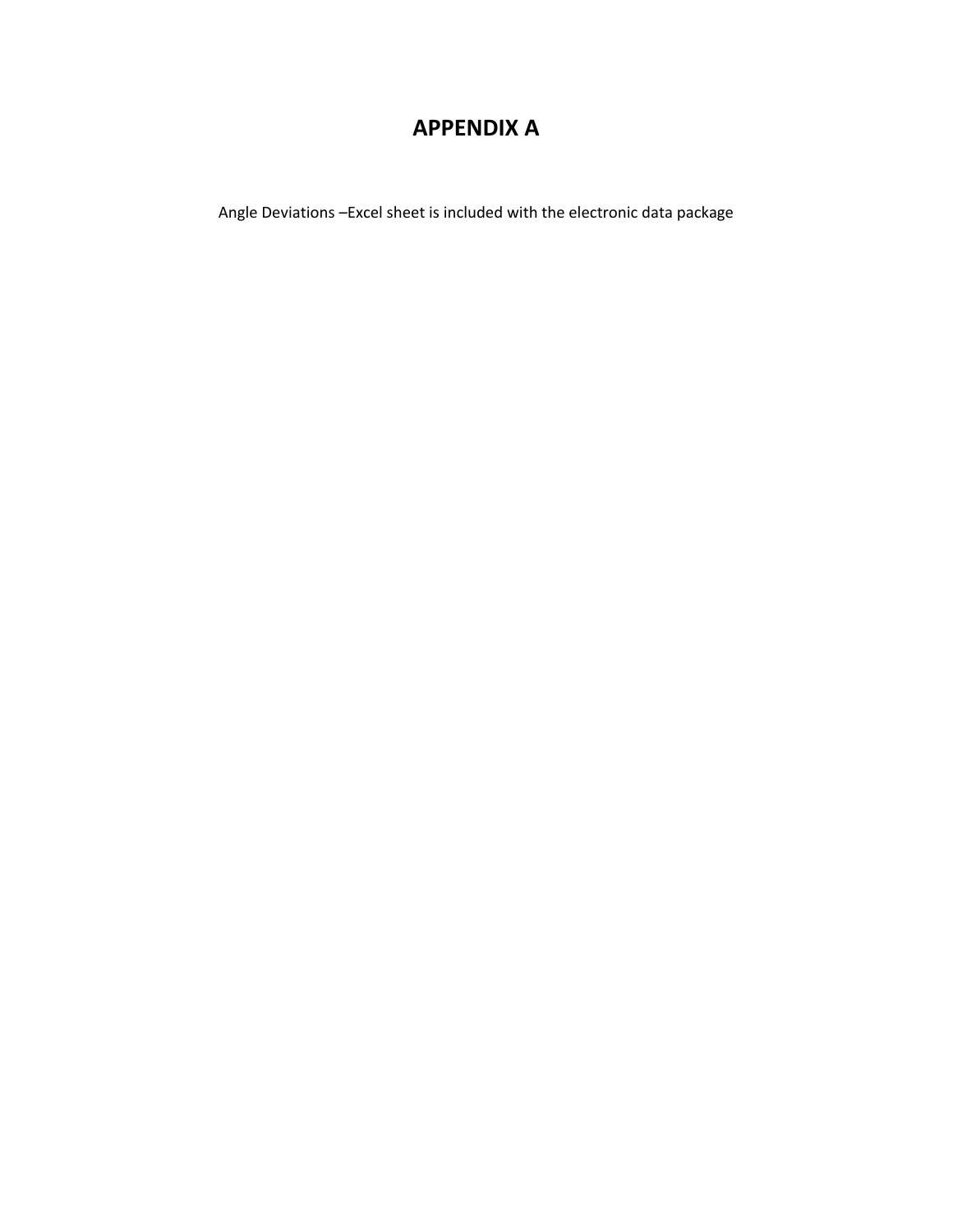## **APPENDIX B**

Pre and Post Trip Voltages ‐ Excel sheet is included with the electronic data package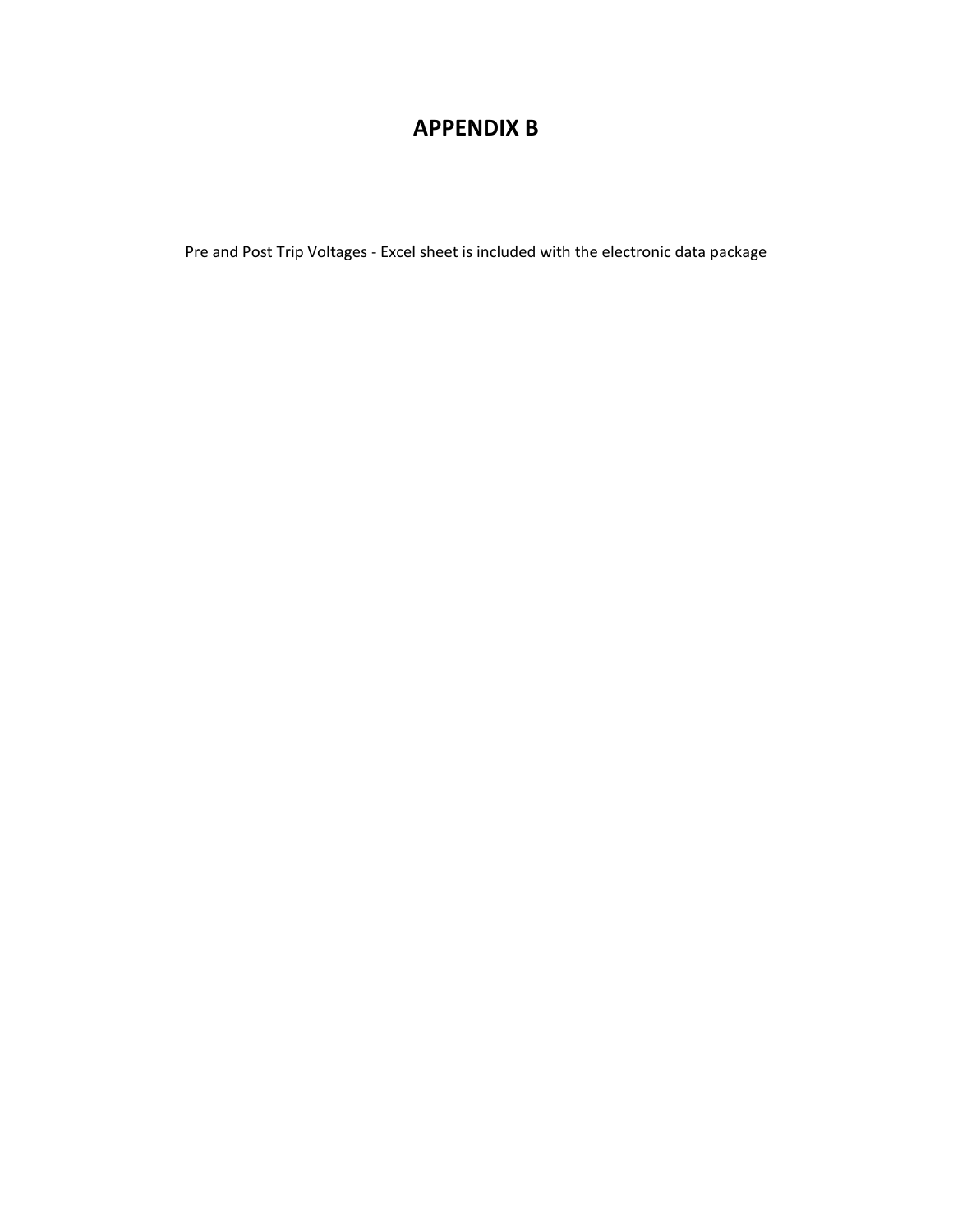## **APPENDIX C**

Protection of Series Compensated Line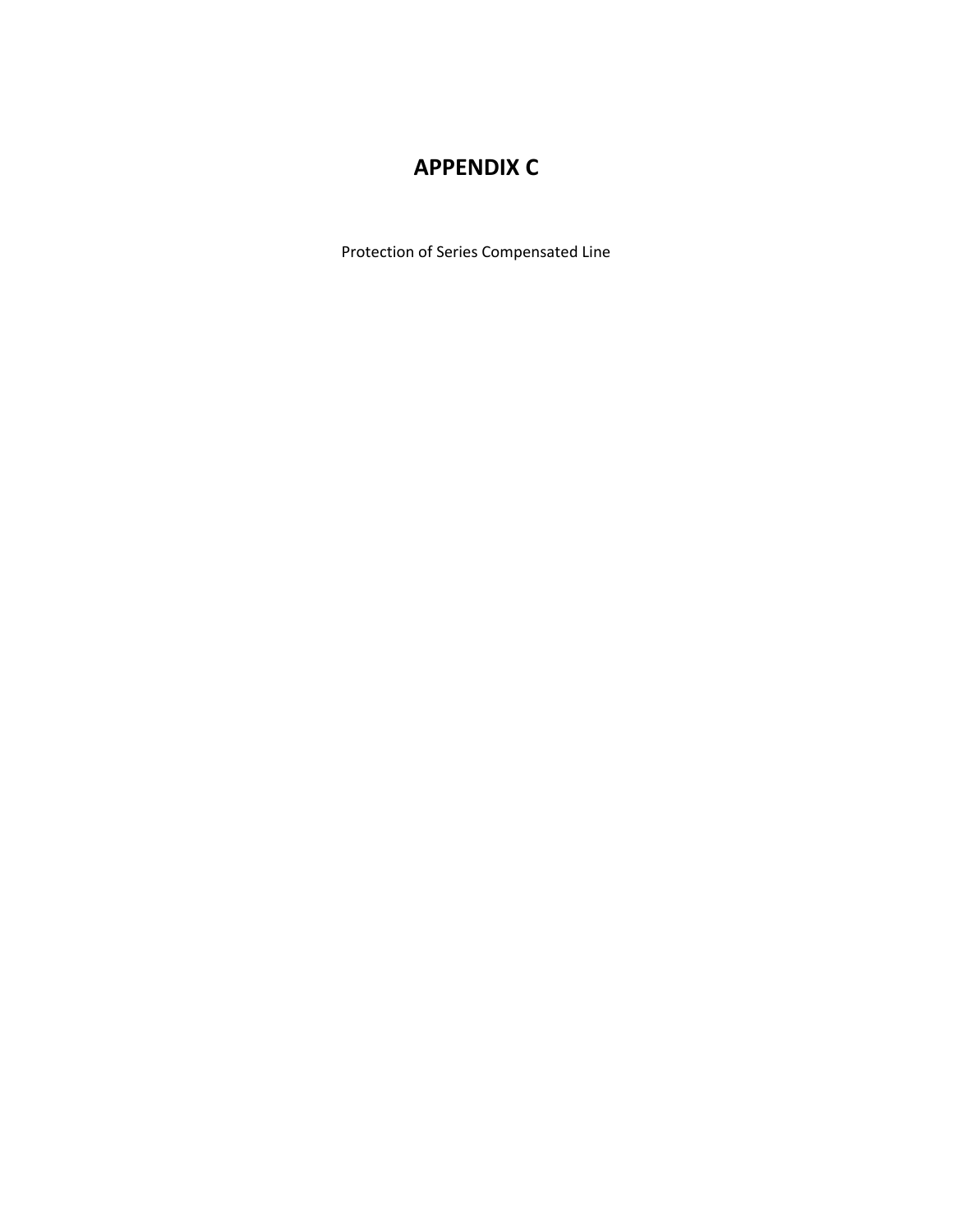Dominion currently operates two 500 kV series capacitors on the Bath to Valley and Bath to Lexington lines. These series capacitors have been in services for several years and the protection philosophy described below has been successfully applied.

The protection strategy for the project lines that will be incorporating the variably compensating series capacitors seems to be almost identical to those with statically compensating series banks, like those on our Bath County lines to Lexington and Valley. This assessment is based on the knowledge that that these series banks will be bypassed (shorted out) very quickly (within a cycle) for faults occurring in their "electrical vicinity". "Electrical vicinity" refers the protection zone of the line for which the bank is compensating, as well as the zones of adjacent and other nearby lines. For these faults in the electrical vicinity of the bank, the understanding is that the "short period compensation boost", will not apply. As opposed to the application of the static series banks, where the high speed shorting action quickly results in the totally uncompensated line, the same action for the variably compensating series bank will introduce a small series inductance, which will increase the uncompensated inductive reactance of the line about 3%. This additional reactance will be of no consequence in protecting the line.

A few special considerations apply for the proper protection of series compensated lines for which the series compensating bank is both: 1) included as part of the line zone, and 2) quickly removed under an electrically nearby fault condition, as described above:

- "Underreaching Impedance Tripping" Functions (both phase & ground versions) [a.k.a. "Zone 1"] -Due to the very high speed response of this function, it is subject to possibly initiating a terminal trip before the series bank is effectively removed. One option would be setting Zone 1 to properly underreach for the fully (maximum) compensated condition of the line. Generally, however, this would not be preferred, since it would lead to a greatly underreaching Zone 1 coverage of the uncompensated line. Alternately, if it is set, as normal, for properly underreaching the uncompensated line impedance, a blocking of the Zone 1 response should be introduced until the series bank is removed before an undesirable over-trip would be initiated. The SEL‐421, used in the standard protection scheme for DVP transmission lines, incorporates a "Series Compensation" protection feature that is enabled for the Bath County 500 kV lines. With this feature enabled, Zone 1 is set to underreach the uncompensated line. Given the capacitive reactance of the fully compensating series bank; the scheme's logic then makes a determination as to whether or not the series bank is in between relay and the fault. If it determines the bank's reactance to be in‐line to the fault, a blocking of the Zone 1 tripping is introduced until the bank is by‐passed, thereby, increasing the Zone 1 operating time by about a cycle. If the logic determines that the bank is not between the relay and fault, there is no block of Zone 1.
- "Underreaching Directional Ground Overcurrent Tripping" Functions –Concerns similar to those outlined above for "Zone 1" would apply.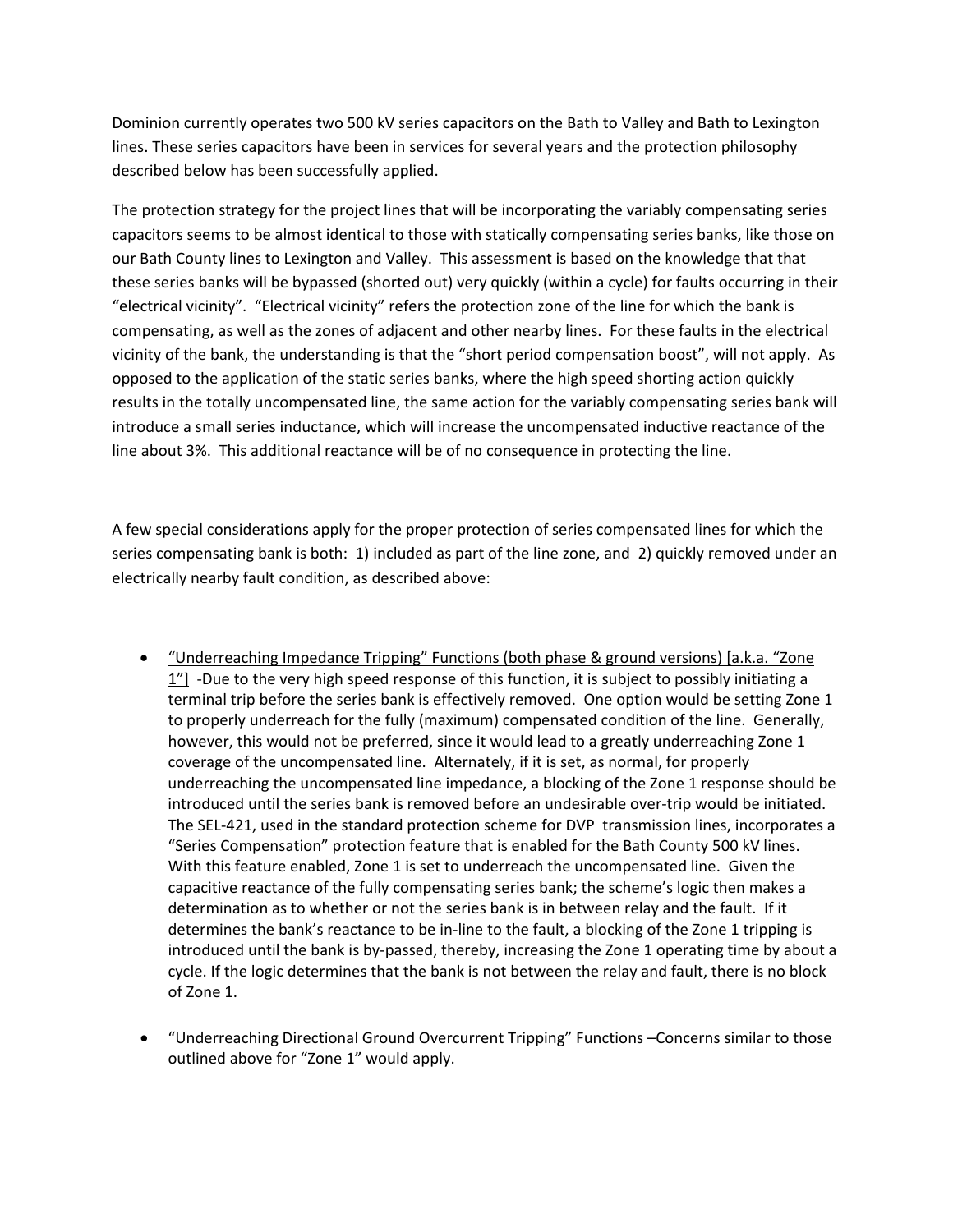- "Pilot Impedance Tripping" & "Time-delayed Impedance Tripping" Functions (both phase & ground versions) –No changes are required; the normal overreaching coverage of the uncompensated line impedance is applied.
- "Pilot Directional Ground Over current Tripping Functions -No changes are required; the normal overreaching coverage of the uncompensated line is applied.
- "Pilot Impedance Blocking" Function (both phase & ground versions) –For this function, a setting yielding greater coverage than normal will typically be required. To ensure that the blocking signal is started for every fault the remote terminal's pilot tripping will see outside the line zone (behind the local terminal), this function must be set to properly cover the remote terminal's pilot tripping zone's overreach of its terminal. Due to the very high‐speed response of this function, coupled with the fact that the series compensation should always be present upon fault incidence, its setting will need to cover the worst case overreach, which will exist before the series bank is removed.
- "Pilot Directional Over current Ground Blocking" Function Concerns analogous to those outlined above for the impedance versions of this function will apply.
- "Microprocessor Relay Directional Control Elements" –Microprocessor packages typically have a series of "directional control" elements used for ascertaining the directionality for the various impedance and over current functions. Since the temporary presence of the series capacitor line compensation can adversely affect the generalities assumed for determining proper direction, settings other than the usual ones are typically recommended. For normal applications of the DVP standard package (SEL‐421), the settings for all the directional control elements are automatically set for the "typical/standard" values by simply setting the global enable for the directional control to "AUTO". For applications of series line compensation, the manufacturer (SEL) has specially recommended settings for a number of the directional control elements; in order the user to apply these "custom" settings, the directional control enable must be set to "Y" (instead of "AUTO").

In addition to the series compensated lines, the directional determination for faults in line zones without compensation, that are electrically close to series banks in adjacent lines, can also be adversely affected by resulting voltage and current inversions. Special settings for the directional control elements of these lines may also apply.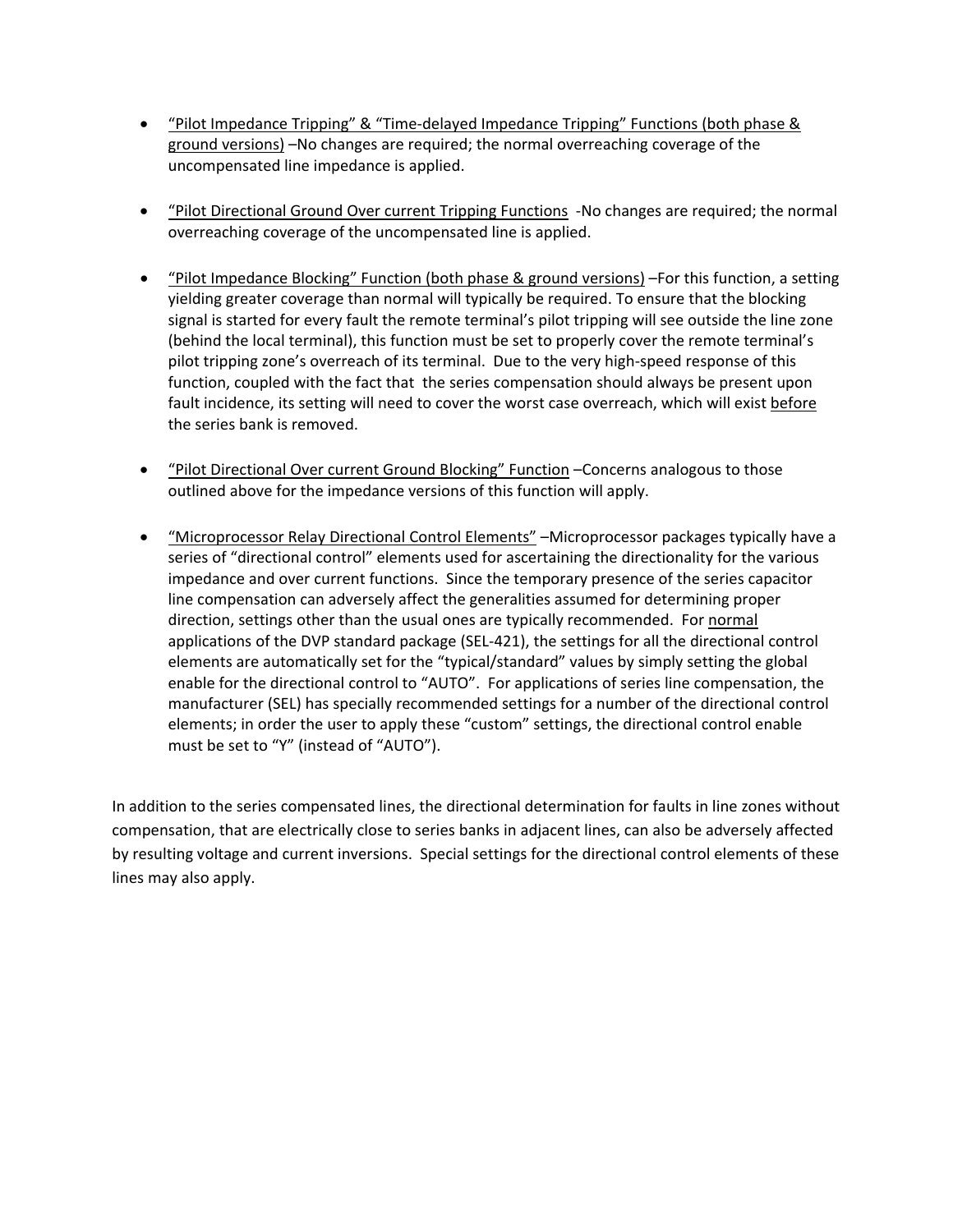## **APPENDIX D**

RTDS and Studies Capability Statement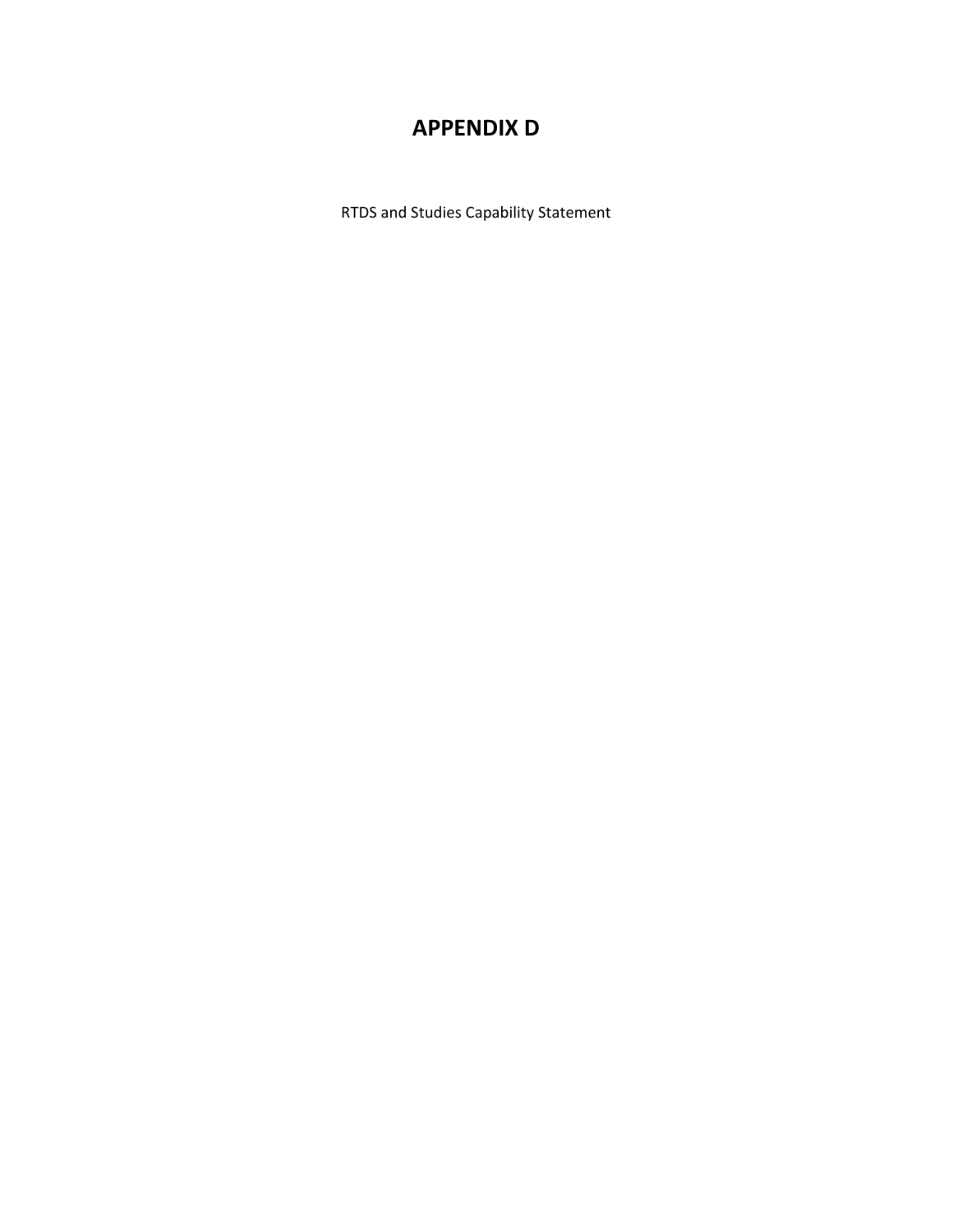# Electric Transmission

## **RTDS and Studies Capability Statement**

June 13, 2013 R. Matthew Gardner, Ph.D., P.E.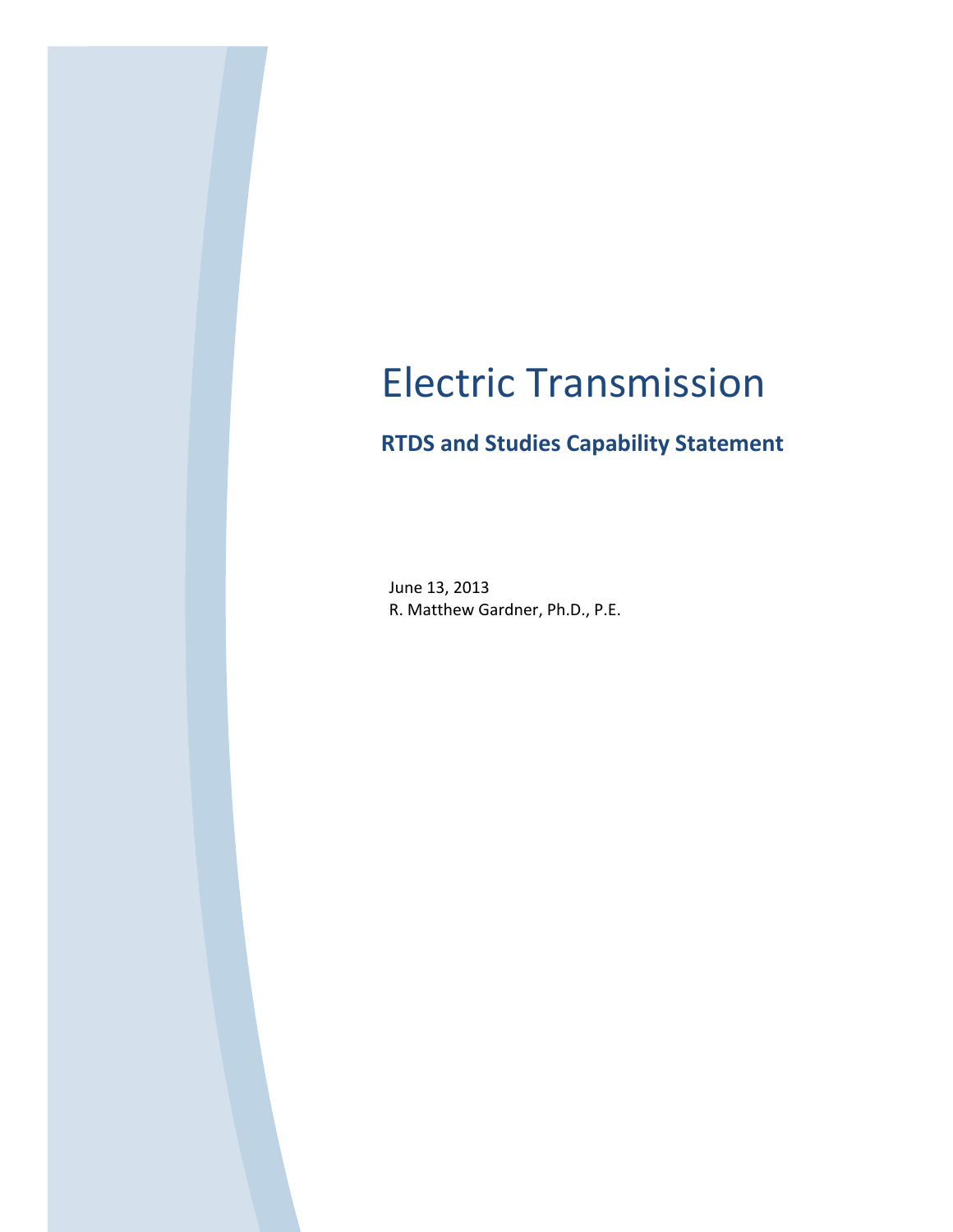#### **Modeling and Simulation Capabilities**

Dominion's modeling and simulation capabilities include a Real‐Time Digital Simulator (RTDS). An RTDS is a real-time engine that simulates electric power system dynamics. Both electromechanical and electromagnetic dynamics are contemplated. Dominion's RTDS lab supports a six‐rack RTDS that is capable of simulating a power system of up to 288 busses in real time. This comprehensive real‐time capability provides the ability to use the RTDS for experimentation, design, and testing of relaying schemes, equipment controllers, operator interactions, and many other systems that require either closed‐loop or operator‐in‐the‐loop control. Unlike other non‐real‐time simulation software packages like PSCAD, EMTP, PSS/E, et al., the RTDS is a sophisticated combination of hardware, software, and amplifiers that generates real time point-on-wave data. This confection of technology allows for the incorporation of external components/hardware/variables into a real time simulation case just as if these external components were implemented in a live power system. Figure 2 shows Dominion's RTDS lab. Table 1 provides an overview of the RTDS specifications.



#### **Figure 2: Dominion's RTDS Lab.**

|                  | <b>Table 1: Dominion's RTDS Specifications</b>                  |               |
|------------------|-----------------------------------------------------------------|---------------|
| <b>Card Type</b> | <b>Description</b>                                              | <b>Number</b> |
| <b>GTWIF</b>     | <b>Parallel Processing Connections</b>                          | 8             |
| PB <sub>5</sub>  | <b>Simulation Processor Card</b><br>(Up to 288 simulated buses) | 36            |
| <b>GTIRC</b>     | <b>Inter-Rack Communication</b>                                 | b             |
| <b>GTSYNC</b>    | <b>GPS Clock Synchronization</b>                                |               |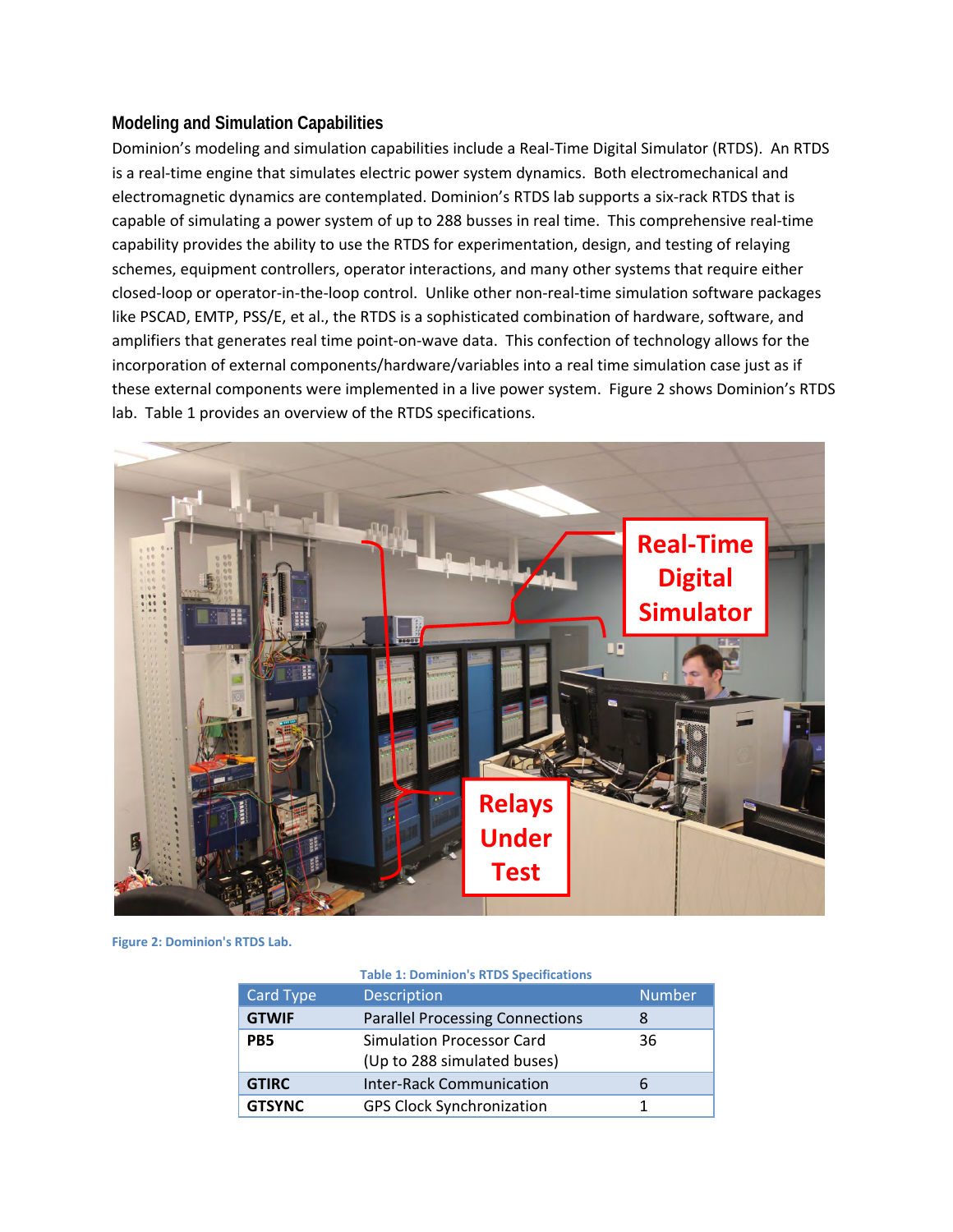| <b>GTAO</b>  | 12 Channel Analogue Output                                        | ч  |
|--------------|-------------------------------------------------------------------|----|
| <b>GTDI</b>  | 64 Channel Digital Input                                          |    |
| <b>GTFPI</b> | 16 Channel High Voltage (250 V) I/O                               | 4  |
| <b>GTNET</b> | <b>External Device Communication</b><br>(e.g. Physical Relay I/O) | 16 |
| <b>GTAI</b>  | 12 Channel Analog Input                                           |    |

| Summary             | <b>Description</b>        | <b>Number</b> |
|---------------------|---------------------------|---------------|
| <b>Racks</b>        | Inter-Timestep Groups     | ь             |
| <b>Network Size</b> | 48 Buses per Rack Maximum | 288           |

To date, Dominion has used or is using the RTDS to support a number of studies including:

- System restoration and blackstart simulation and testing
- Relay misoperation replication and investigation
- **•** Synchrophasor Simulation and Operator Training
- SVC controller testing
- System protection design, evaluation, and testing addressing issues such as:
	- o Open‐phase detection
	- o Transformer Inrush Studies
	- o Distributed generation (wind/solar) impacts

Dominion's simulation capabilities also include PSS/E, MATLAB, ANSYS Maxwell 3D, ASPEN, and PSCAD, amongst others. Perhaps more importantly, Dominion has demonstrated the ability to leverage these tools to their maximum extent via the company's Dominion Technical Solutions, Inc. ("DTech") Engineering team. The DTech Engineering team comprises a diverse talent pool with responsibilities ranging from major electric transmission equipment specification to system analysis. This engineering consulting team both leads technical investigations and root cause analyses critical to utility operations, and serves as the "major asset owner" – advising on best practices for safe and reliable operation and maintenance over the asset's lifecycle. The team specifies major power systems equipment and ensures quality through factory inspections, equipment monitoring initiatives, and active industry involvement including participation in CIGRE, IEC, IEEE, and other associations. The team also includes a lettered doctoral staff with wide academic and industry involvement. This high‐power group uses state of the art tools, including the aforementioned RTDS, to support root cause analysis investigations and address specialized engineering needs within the utilities sector as an engineering consulting clearinghouse. The group is widely published as authors and editors in texts including books, refereed journals, conference papers, industry standards, and trade magazines.